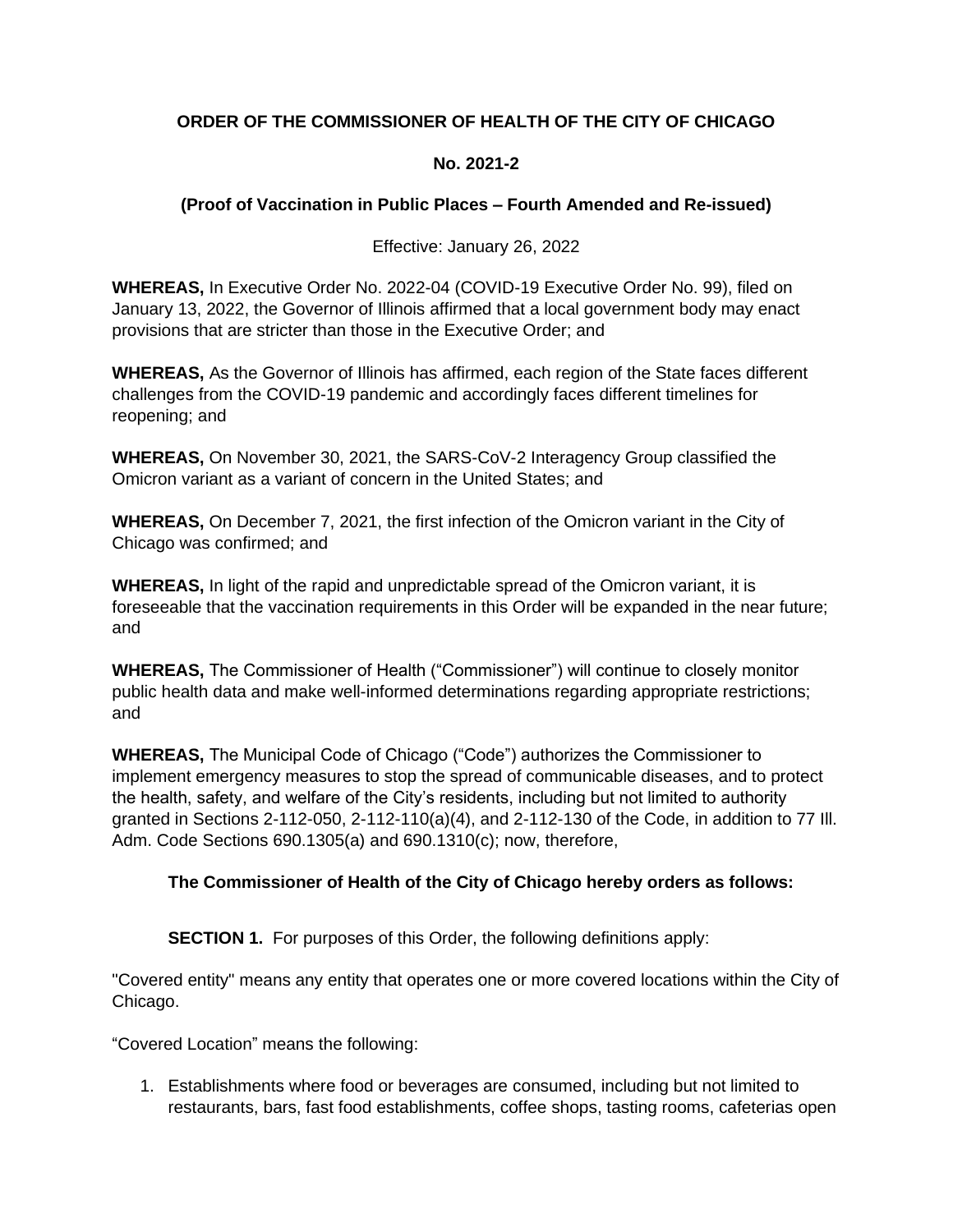to the public, food courts, dining areas of grocery stores, breweries, wineries, distilleries, banquet halls, and hotel ballrooms; and

- 2. Gyms and fitness venues, including but not limited to gyms, recreation facilities, fitness centers, yoga, pilates, cycling, barre, and dance studios, hotel gyms, boxing and kickboxing gyms, fitness boot camps, and other facilities used for conducting indoor group fitness classes; and
- 3. Entertainment and recreation venues in areas where food or beverages are served, including but not limited to movie theaters, music and concert venues, live performance venues, adult entertainment venues, commercial event and party venues, sports arenas, performing arts theaters, bowling alleys, arcades, card rooms, family entertainment centers, play areas, pool and billiard halls, and other recreational game centers.
- 4. "Covered locations" do not include houses of worship, pre-K-12 schools, child care programs, locations in O'Hare International Airport or Midway International Airport, locations in residential or office buildings the use of which is limited to residents, owners, or tenants of that building, or to food service establishments providing only charitable food services, such as soup kitchens.

"COVID-19" means coronavirus disease 2019 caused by severe acute respiratory coronavirus 2 (SARS-CoV-2).

"Identification" means an official document bearing the name of the individual and a photograph. Examples of acceptable identification include but are not limited to: driver's license, non-driver government ID card, passport, and school ID card.

"Indoor portion" means any part of a covered location with a roof or overhang that is enclosed on at least three sides, except that a temporary outdoor structure that holds multiple parties that has at least 50% of the sides open to allow airflow will not be considered an indoor portion, nor a dining structure for individual parties, such as a plastic dome, if it has adequate ventilation to allow for air circulation.

"Nonresident" means any individual who is not a resident of the City of Chicago.

"Patron" means any individual 5 years of age or older who patronizes, enters, attends an event, or purchases goods or services within a covered location.

"Proof of full vaccination" means proof that an individual has been fully vaccinated, with "fully vaccinated" status determined by Centers for Disease Control and Prevention guidance or Chicago Department of Public Health posted guidelines, whichever is the most restrictive.

Such proof may be established by:

- 1. A CDC COVID-19 Vaccination Record Card or an official immunization record from the jurisdiction, state, or country where the vaccine was administered or a digital or physical photo of such a card or record, reflecting the person's name, vaccine brand, and dates administered; or
- 2. Any other method specified by the Commissioner as sufficient to demonstrate proof of full vaccination.

**SECTION 2.** Notwithstanding any other provision of law, a covered entity shall not permit any patron to enter the indoor portion of a covered location without displaying proof of full vaccination. Additionally, any individual over the age of 16 shall provide identification bearing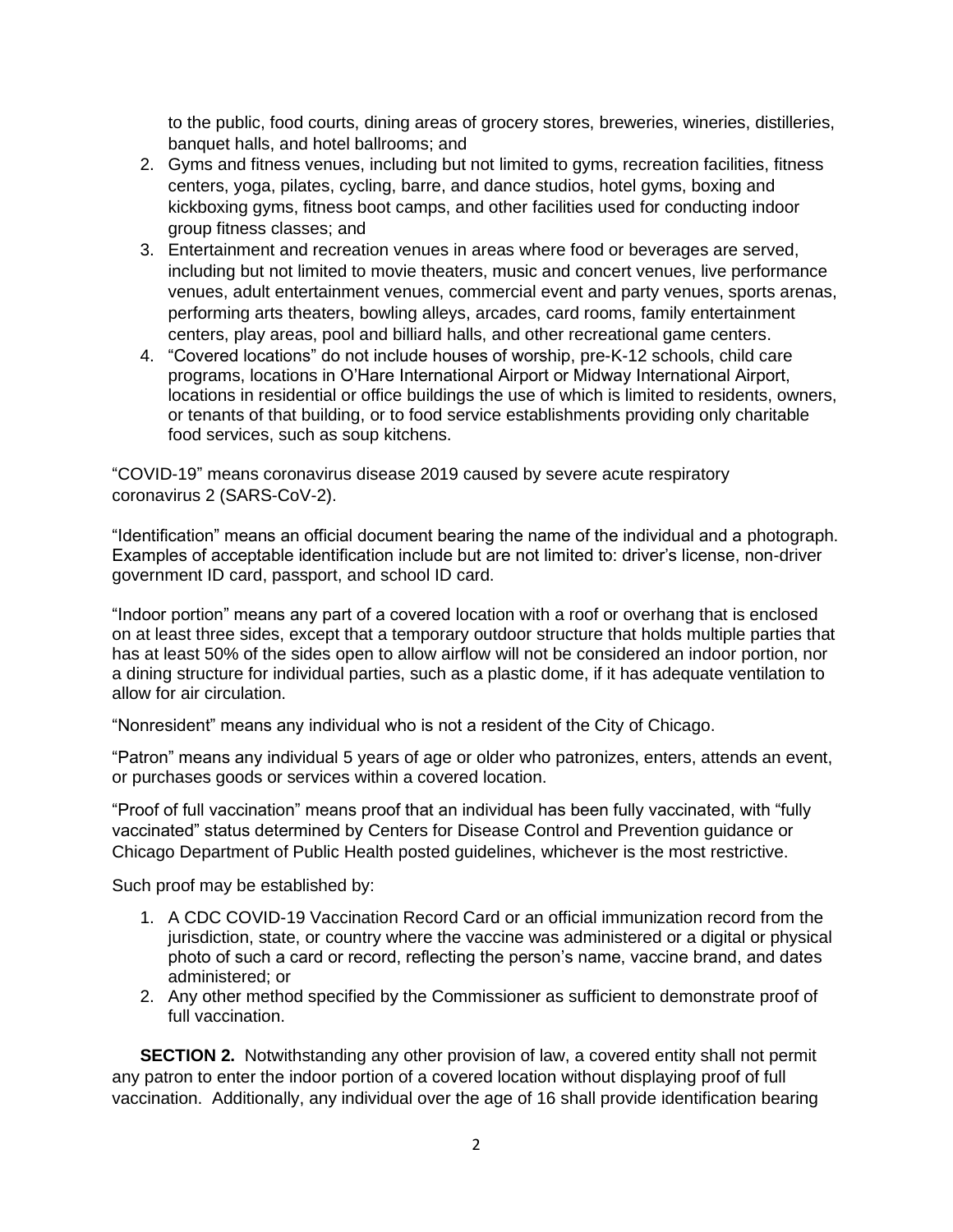the same identifying information as the proof of full vaccination. A covered entity may in the interests of efficiency allow patrons to provide the requisite proof prior to entry, either directly to the covered entity or through an intermediary such as an event planner.

**SECTION 3.** Each covered entity shall develop and keep a written record describing the protocol for implementing and enforcing the requirements of this Order. Such written record shall be available for inspection upon request of any City official authorized to enforce this Order.

**SECTION 4.** All covered entities shall prominently post signage, in a form prescribed by the Commissioner of Business Affairs and Consumer Protection, at each publicly accessible entrance to the covered location and at least one location inside the covered location that is conspicuously visible, informing patrons of the full vaccination requirement.

**SECTION 5.** The following individuals are exempted from this Order:

- 1. Individuals entering a covered location for less than 10 minutes for the purpose of ordering and carrying out food, making a delivery, or using the bathroom;
- 2. A performing artist, or an individual accompanying such a performing artist, while the performing artist or individual is in a covered location for the purposes of such artist's performance;
- 3. A professional or college athlete, or an individual accompanying such professional or college athlete, who enters a covered location as part of their regular employment or conduct for purposes of the professional or college athlete/sports team competition;
- 4. Individuals who have previously received a medical or religious exemption, provided such patrons provide the covered entity proof of the medical or religious exemption and a COVID-19 test administered by a medical professional within the last 72 hours prior to entering a covered location.
- 5. An individual 18 years of age or younger who enters a covered location to participate in an after-school program, a child care program, or an activity organized or sponsored by a school, the Chicago Park District, or other organization as may be authorized in Chicago Department of Public Health guidance; and
- 6. An individual who enters for the purposes of voting in a municipal, state, or federal election; or, pursuant to law, assisting or accompanying a voter or observing such election.

**SECTION 6.** All covered entities shall comply with the standards outlined in Exhibit A to this Order relating to employee vaccination status and testing at covered locations, regardless of the number of their employees. Exhibit A is incorporated by reference to this Order and shall be deemed to have the same force and effect as if set forth here.

**SECTION 7.** Pursuant to Sections 2-112-040 and 2-112-050 of the Code, in conjunction with enforcement authority granted in the Code, this Order may be enforced by the Commissioner of Business Affairs and Consumer Protection, the Commissioner of the Buildings, or the Chicago Police Department, in addition to the Commissioner of Health.

**SECTION 8.** In addition to any other penalty provided by law, any covered entity who violates this Order shall be subject to arrest, and to the fines set forth in Section 2-112-340 of the Code. Further, any covered entity that fails to enforce this Order shall be subject to sanctions, including, but not limited to, closure pursuant to Sections 2-112-050 and 2-112-170 of the Code.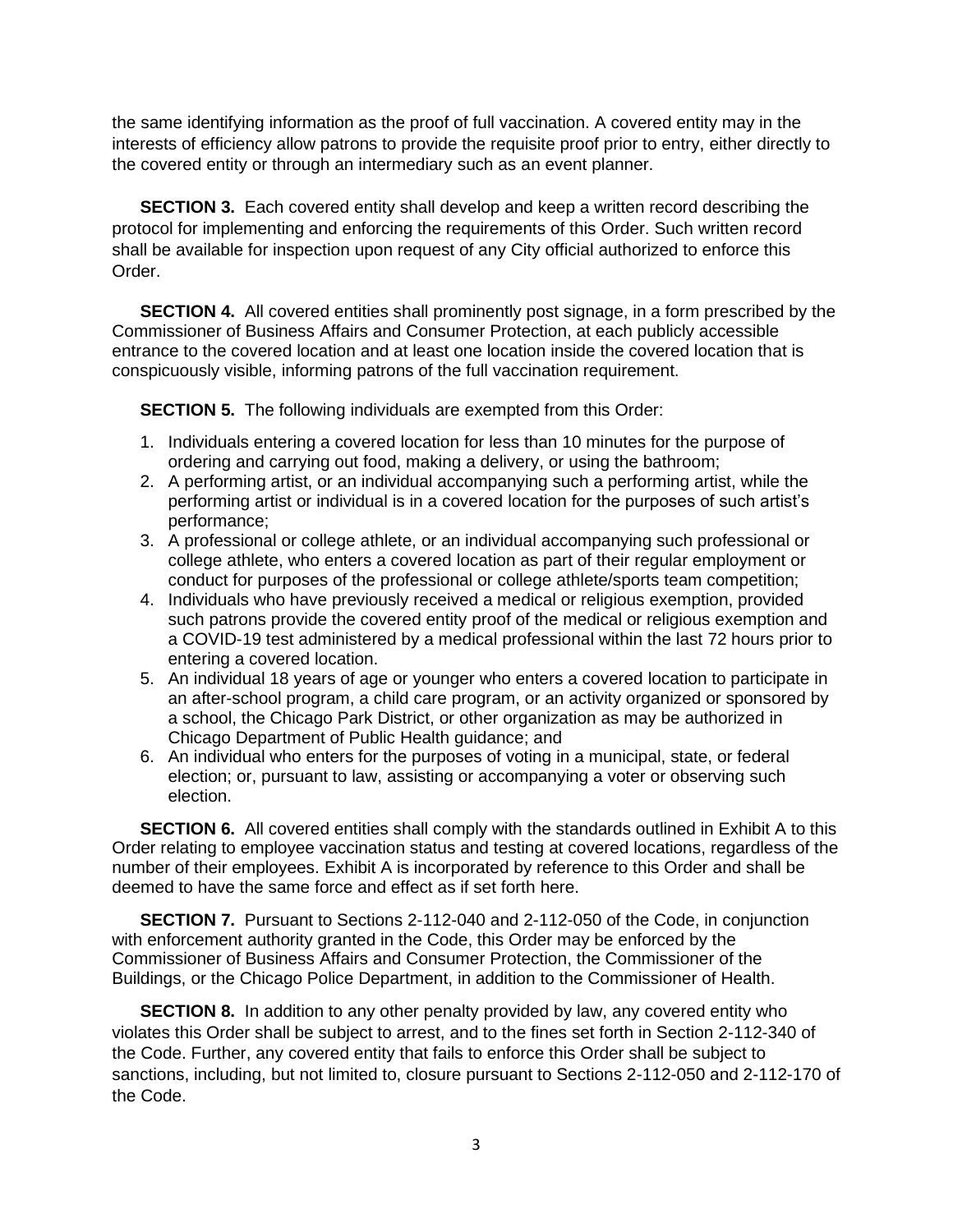**SECTION 9.** This Order shall remain in effect until the Commissioner makes a written determination that the threat to public health posed by COVID-19 has diminished to the point that this Order can be safely repealed.

**SECTION 10.** In the event of a conflict or inconsistency between this Order and any other Public Health Order, Executive Order, or the Phase 5 Guidance, the more restrictive alternative applies.

**SECTION 11.** If any provision of this Order or its application to any person or circumstance is held invalid by any court of competent jurisdiction, this invalidity does not affect any other provision or application of this Order, which can be given effect without the invalid provision or application. To achieve this purpose, the provisions of this Order are declared to be severable. This Order is meant to be read consistently with any court order regarding this Order.

alling Arracly. Me

Allison Arwady, M.D.,

Commissioner of Health of the City of Chicago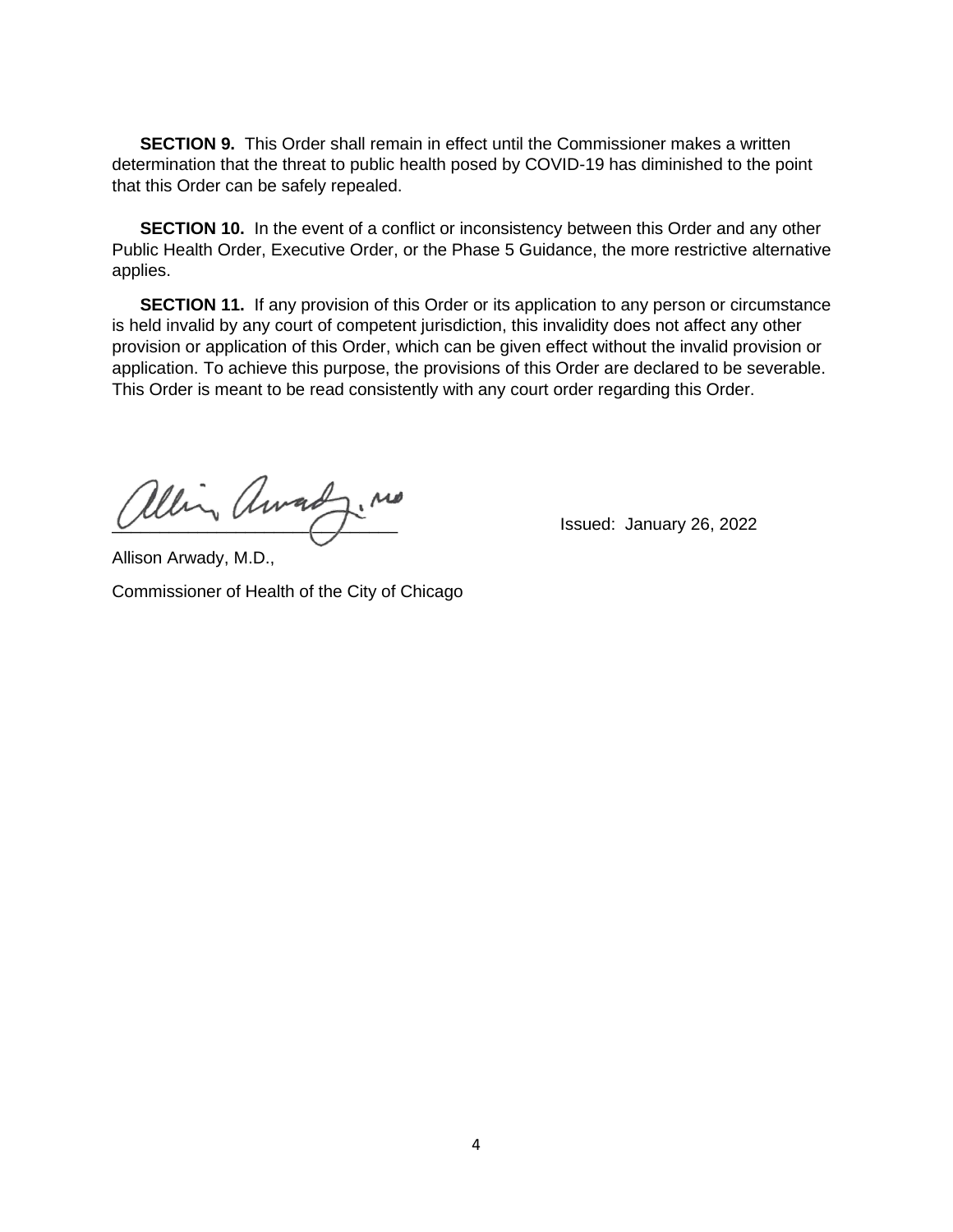# **Exhibit A to Order of The Commissioner of Health of The City Of Chicago No. 2021-2**

### Preamble

The requirements listed in Exhibit A are those promulgated by OSHA as regulations on November 5, 2021, and are independently made part of this order regardless of whether OSHA rescinds or withdraws those regulations.

References to section numbers not included in Exhibit A refer to existing OSHA regulations with those section numbers and are available online.

#### 1910.501(c)

*Definitions*. The following definitions apply to this section.

*Workplace* means a physical location (e.g., fixed, mobile) where the employer's work or operations are performed. It does not include an employee's residence.

#### 1910.501(e)

*Determination of employee vaccination status*.

#### 1910.501(e)(1)

The employer must determine the vaccination status of each employee. This determination must include whether the employee is fully vaccinated.

#### 1910.501(e)(2)

The employer must require each vaccinated employee to provide acceptable proof of vaccination status, including whether they are fully or partially vaccinated. Acceptable proof of vaccination status is:

#### 1910.501(e)(2)(i)

The record of immunization from a health care provider or pharmacy;

#### 1910.501(e)(2)(ii)

A copy of the COVID-19 Vaccination Record Card;

#### 1910.501(e)(2)(iii)

A copy of medical records documenting the vaccination;

#### 1910.501(e)(2)(iv)

A copy of immunization records from a public health, state, or tribal immunization information system; or

#### 1910.501(e)(2)(v)

A copy of any other official documentation that contains the type of vaccine administered, date(s) of administration, and the name of the health care professional(s) or clinic site(s) administering the vaccine(s);

#### 1910.501(e)(2)(vi)

In instances where an employee is unable to produce acceptable proof of vaccination under paragraphs  $(e)(2)(i)$  through  $(v)$  of this section, a signed and dated statement by the employee:

#### 1910.501(e)(2)(vi)(A)

Attesting to their vaccination status (fully vaccinated or partially vaccinated);

#### 1910.501(e)(2)(vi)(B)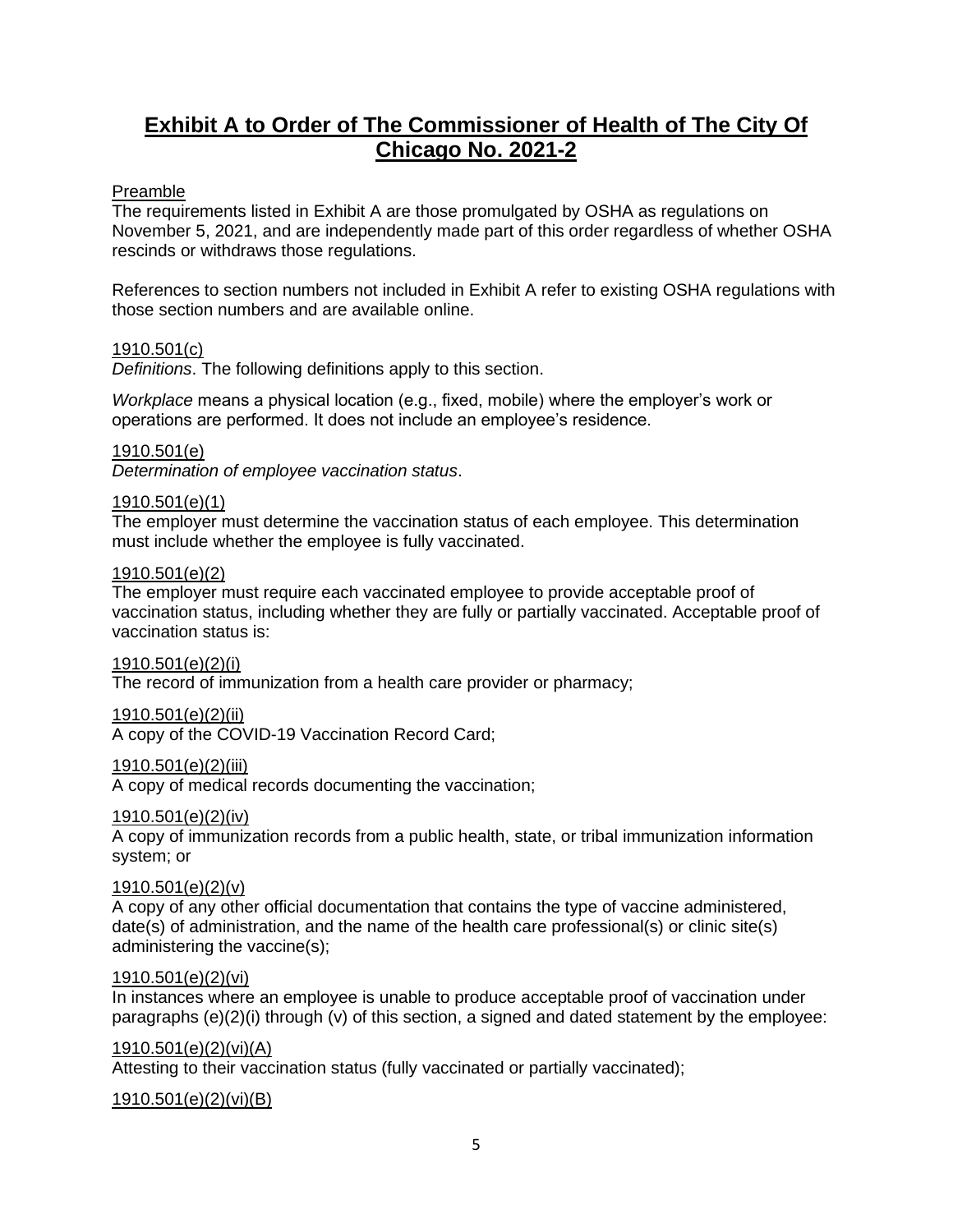Attesting that they have lost and are otherwise unable to produce proof required by this section; and

#### 1910.501(e)(2)(vi)(C)

Including the following language: "I declare (or certify, verify, or state) that this statement about my vaccination status is true and accurate. I understand that knowingly providing false information regarding my vaccination status on this form may subject me to criminal penalties."

**Note 1 to paragraph (e)(2)(vi)**: An employee who attests to their vaccination status should, to the best of their recollection, include the following information in their attestation: The type of vaccine administered; date(s) of administration; and the name of the health care professional(s) or clinic site(s) administering the vaccine(s).

#### 1910.501(e)(3)

Any employee who does not provide one of the acceptable forms of proof of vaccination status in paragraph (e)(2) of this section to the employer must be treated as not fully vaccinated for the purpose of this section.

#### 1910.501(e)(4)

The employer must maintain a record of each employee's vaccination status and must preserve acceptable proof of vaccination for each employee who is fully or partially vaccinated. The employer must maintain a roster of each employee's vaccination status. These records and roster are considered to be employee medical records and must be maintained as such records in accordance with §1910.1020 and must not be disclosed except as required or authorized by this section or other federal law. These records and roster are not subject to the retention requirements of §1910.1020(d)(1)(i) but must be maintained and preserved while this section remains in effect.

### 1910.501(e)(5)

When an employer has ascertained employee vaccination status prior to the effective date of this section through another form of attestation or proof, and retained records of that ascertainment, the employer is exempt from the requirements in paragraphs (e)(1) through (3) of this section only for each employee whose fully vaccinated status has been documented prior to the effective date of this section. For purposes of paragraph (e)(4) of this section, the employer's records of ascertainment of vaccination status for each such person constitute acceptable proof of vaccination.

#### 1910.501(g)

*COVID-19 testing for employees who are not fully vaccinated*.

#### 1910.501(g)(1)

The employer must ensure that each employee who is not fully vaccinated complies with paragraph  $(g)(1)(i)$  or  $(ii)$  of this section:

#### 1910.501(g)(1)(i)

An employee who reports at least once every 7 days to a workplace where other individuals such as coworkers or customers are present:

#### 1910.501(g)(1)(i)(A)

Must be tested for COVID-19 at least once every 7 days; and

#### 1910.501(g)(1)(i)(B)

Must provide documentation of the most recent COVID-19 test result to the employer no later than the 7th day following the date on which the employee last provided a test result.